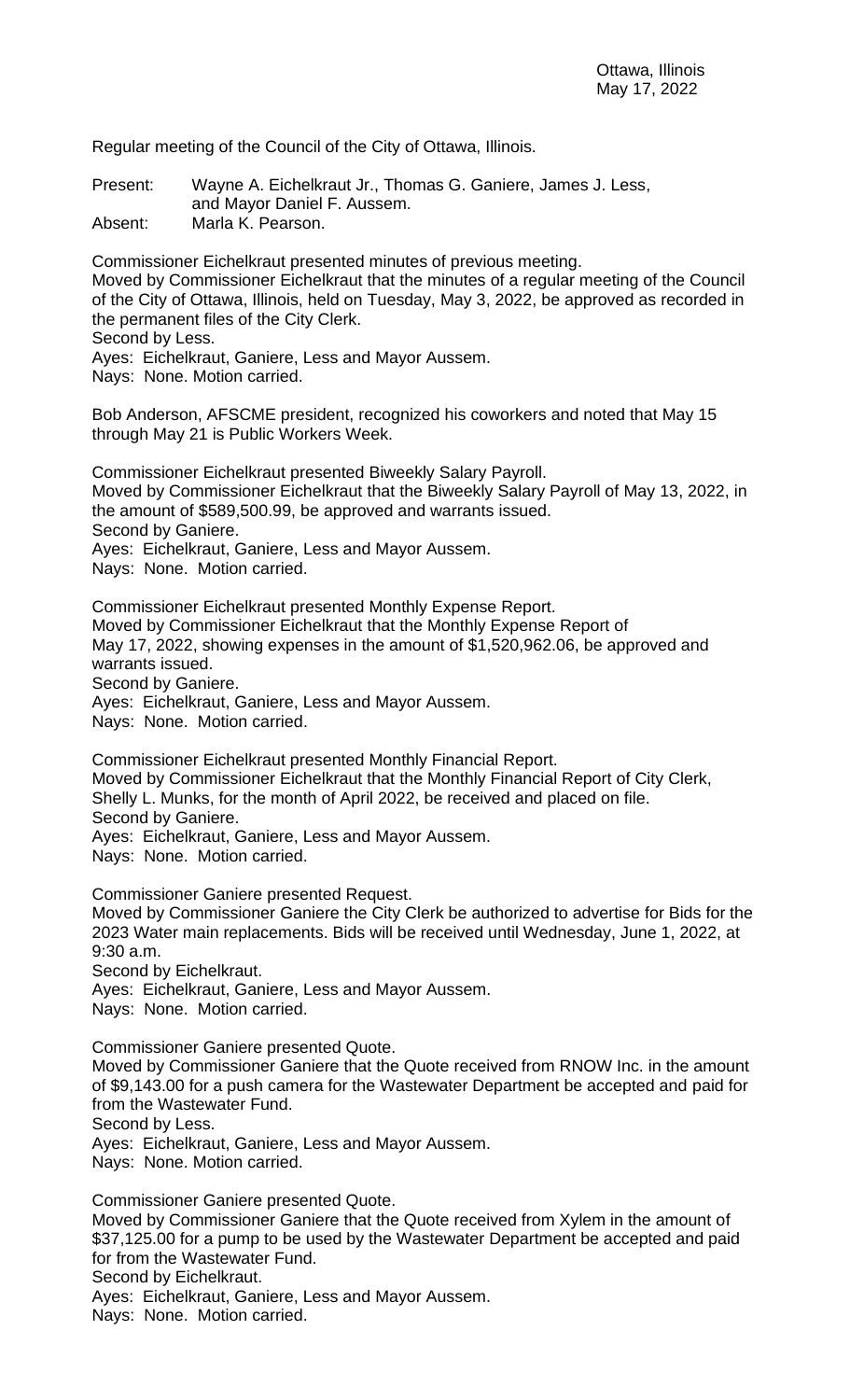Mayor Aussem presented presented Quote.

Moved by Mayor Aussem that the Quote received from Mayou Roofing and Supply in the amount of \$173,967.00 for the Police and Fire Station be accepted and paid for from the General Corporate Fund.

Second by Less.

Ayes: Eichelkraut, Ganiere, Less and Mayor Aussem.

Nays: None. Motion carried.

Mayor Aussem presented Resolution.

Moved by Mayor Aussem that a Resolution appropriating a supplemental \$302,000.00 of Motor Fuel Tax Funds for Autumnwood Drive and Evans Street from Bluff Street to N. 30<sup>th</sup> Road, be adopted. Second by Ganiere.

Ayes: Eichelkraut, Ganiere, Less and Mayor Aussem.

Nays: None. Motion carried.

Mayor Aussem presented Resolution.

Moved by Mayor Aussem that a Resolution authorizing the execution of an engineering services agreement between the City of Ottawa and Renwick & Associates Inc. for the reconstruction of Autumnwood Drive and Evans Street, be received and placed on file for public inspection.

Second by Eichelkraut.

Ayes: Eichelkraut, Ganiere, Less and Mayor Aussem.

Nays: None. Motion carried.

Mayor Aussem presented Resolution.

Moved by Mayor Aussem that a Resolution authorizing the execution of an amendment to the Grant agreement between the City of Ottawa and the Illinois Department of Natural Resources, for Thornton Park's OSLAD grant, be received and placed on file for public inspection.

Second by Ganiere.

Ayes: Eichelkraut, Ganiere, Less and Mayor Aussem.

Nays: None. Motion carried.

Mayor Aussem presented Resolution.

Moved by Mayor Aussem that a Resolution authorizing the execution of an intergovernmental agreement between the City of Ottawa and the City of Marseilles regarding the swimming pool and park supervisors for recreation purposes, be received and placed on file for public inspection.

Second by Eichelkraut.

Ayes: Eichelkraut, Ganiere, Less and Mayor Aussem.

Nays: None. Motion carried.

Mayor Aussem presented Request.

Moved by Mayor Aussem that the City Clerk be authorized to advertise for Bids for the 2022 Curb Replacement project. Bids will be received until Thursday, June 2, 2022, at 10:00 a.m.

Second by Less.

Ayes: Eichelkraut, Ganiere, Less and Mayor Aussem. Nays: None. Motion carried.

Commissioner Less presented Resolution.

Moved by Commissioner Less that a Resolution authorizing the execution of an engagement agreement between the City of Ottawa and IO Solutions, for entry level police officer hiring testing, be received and placed on file for public inspection. Second by Ganiere.

Ayes: Eichelkraut, Ganiere, Less and Mayor Aussem.

Nays: None. Motion carried.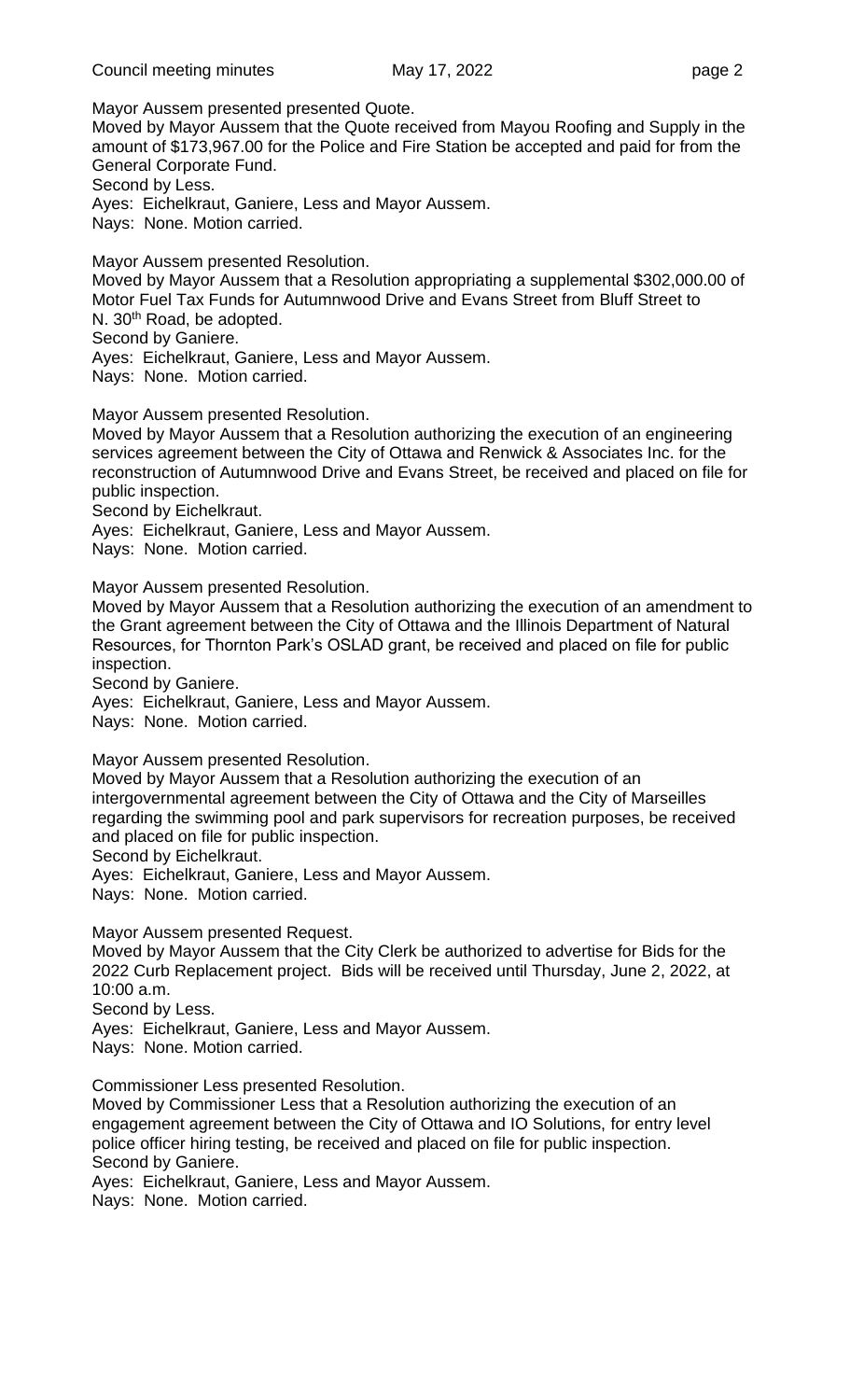Mayor Aussem presented Ordinance.

Moved by Mayor Aussem that an Ordinance amending Section 10-43 of the Municipal Code of the City of Ottawa, LaSalle County, Illinois, regarding the extension of liquor licenses and prorating fees, which has been on file for public inspection since May 3, 2022, be passed and approved.

Second by Ganiere.

Ayes: Eichelkraut, Ganiere, Less and Mayor Aussem.

Nays: None. Motion carried.

Mayor Aussem presented Ordinance.

Moved by Mayor Aussem that an Ordinance approving and authorizing the execution of a tax increment financing district redevelopment agreement between the City of Ottawa and Watchtower Development LLC, for property located at 909 Clinton Street, which has been on file for public inspection since May 3, 2022, be passed and approved.

Second by Eichelkraut.

Ayes: Eichelkraut, Ganiere, Less and Mayor Aussem.

Nays: None. Motion carried.

Mayor Aussem presented Ordinance.

Moved by Mayor Aussem that an Ordinance providing for the office of Human Resource Director in the City of Ottawa, LaSalle County, Illinois, and defining the duties thereof, be passed and approved.

Second by Eichelkraut.

Ayes: Eichelkraut, Ganiere, Less and Mayor Aussem.

Nays: None. Motion carried.

Mayor Aussem presented Resolution.

Moved by Mayor Aussem that a Resolution authorizing the execution of local agency company agreements between the City of Ottawa and MBL USA Corporation, Petsmart Distribution Inc., Sigma Graphics Inc., and Tyson Fresh Meats Inc., for the Stevenson Road project, which has been on file for public inspection since May 3, 2022, be adopted. Second by Ganiere.

Ayes: Eichelkraut, Ganiere, Less and Mayor Aussem.

Nays: None. Motion carried.

Mayor Aussem presented Resolution.

Moved by Mayor Aussem that a Resolution to enter into an agreement for administration and coordination services with NCICG for a community development block grant for a combined sewer separation project, be received and placed on file for public inspection. Second by Less.

Ayes: Eichelkraut, Ganiere, Less and Mayor Aussem.

Nays: None. Motion carried.

Mayor Aussem presented Resolution.

Moved by Mayor Aussem that a Resolution accepting a grant and dedication of right of way from Ottawa KGR LLC which conveys a portion for McKinley Road for public roadway and public utilities, be adopted.

Second by Eichelkraut.

Ayes: Eichelkraut, Ganiere, Less and Mayor Aussem.

Nays: None. Motion carried.

Mayor Aussem presented Resolution.

Moved by Mayor Aussem that a Resolution adopting and approving multiple employee policies for the City of Ottawa, be received and placed on file for public inspection. Second by Ganiere.

Ayes: Eichelkraut, Ganiere, Less and Mayor Aussem.

Nays: None. Motion carried.